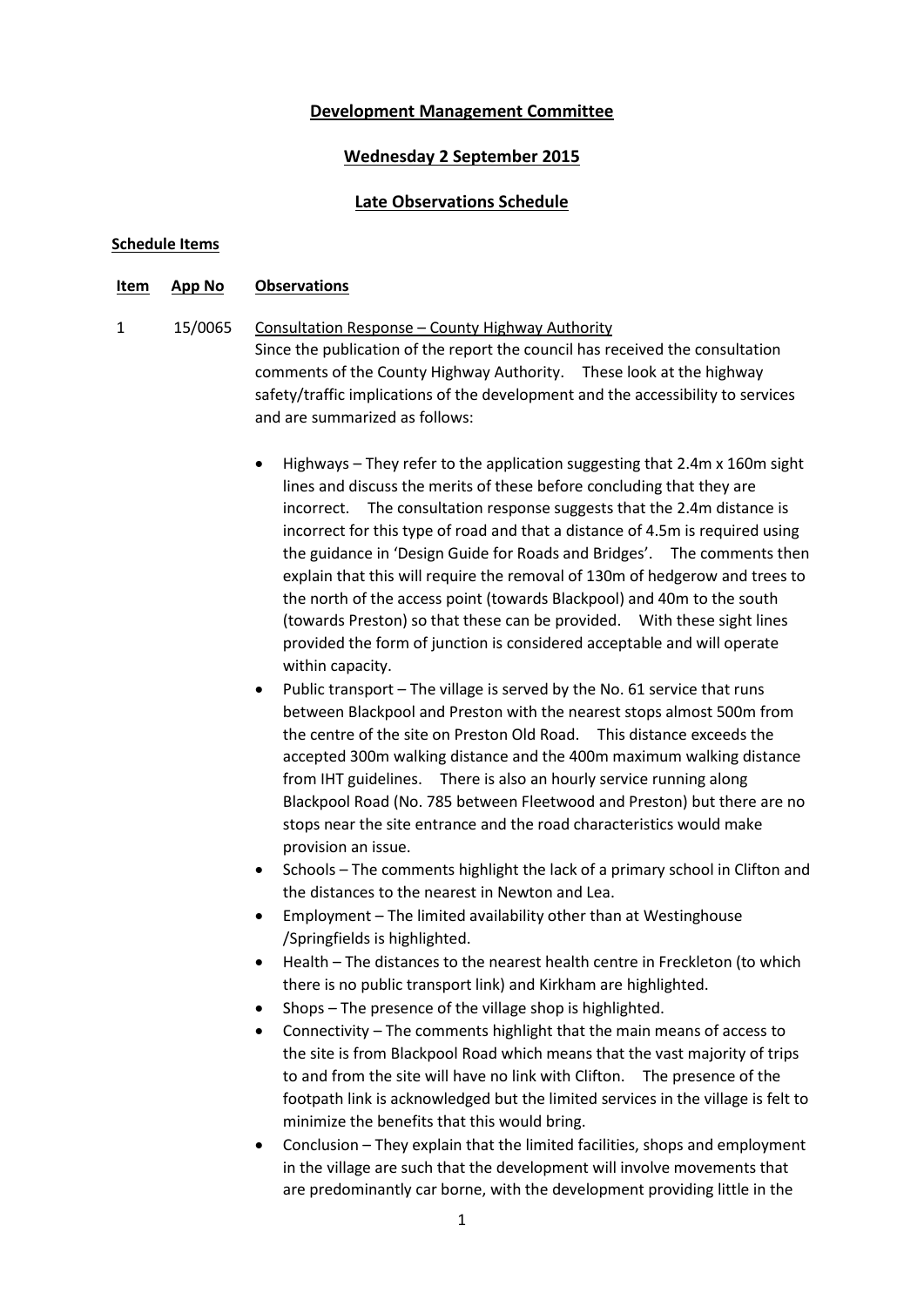way of improvements to encourage walking, cycling or public transport use.

 Requirements – If the council is minded to support the scheme they make requests that a series of improvements are part of that permission: a mechanism to secure improvements to the public right of way to the village to allow it to be used by all users and to be lit, that the existing stops in the village are improved and that new stops on Preston New Road are provided. They also request conditions to secure the sight lines and proper construction of the junction.

## Additional Officer Comment on Highway Comments

With the application seeking consent for the access arrangements to the development and the location of the access being direct to Blackpool Road it is critical that the sight line arrangements and design of the junction are adequate to allow this to operate safely. The comments confirm that a safe access can be constructed, albeit that this will require the removal of around 180m of hedgerow and trees to provide it. These comments confirm the concerns of the implications of the construction of this access as are addressed in the report.

Comments also rehearse the accessibility to services of the site and these are already addressed in the officer report.

Reason for refusal 2 explains that the visibility plays required are 'substantial'. The highway comments confirm the requirement to be 4.5m x 160m and so this requirement should be referred to in the reason for refusal.

#### Consultation Response – Natural England

They refer to the proximity of the site to the Ribble and Alt Estuaries Special Protection Area and RAMSAR site which has European protection, and the Ribble Estuary and the Newton Marsh SSSI which have national protection. The consultation reply highlights that it is necessary for Fylde Council as the determining body on the planning application to undertake a Habitats Regulation Assessment to establish how the development could impact on the conservation objectives of these areas. They then state that there is currently not enough information available to allow this to be undertaken.

They explain that the Special Protection Areas are designated for the benefit of rare and vulnerable birds, and for regularly occurring migratory species and that these species may also rely on land outside of the Area where that land is functionally linked to the birds' use of the land within the Area. In this case the land could provide foraging habitat and so Natural England would expect that the application be supported by survey information for the site and adjacent fields to determine suitability for and level of use by SPA birds, with the records from LERN, Lancashire Wildlife Trust and Fylde Bird Club being resources that could be used to support that work.

They also refer to the surface water drainage implications of the development given that the drainage flows are an important contributing factor to the value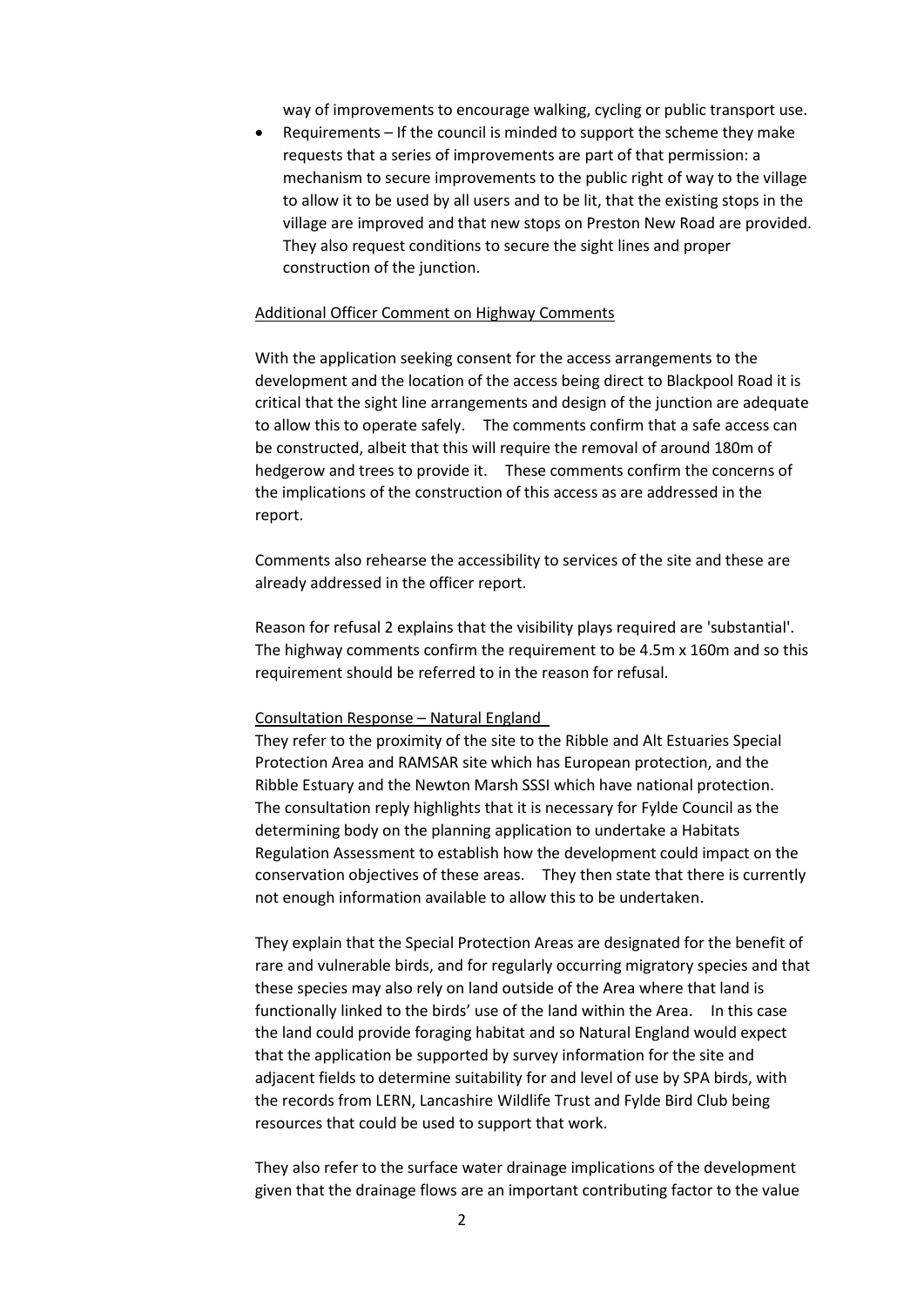of the protected areas and that the sites appear to have hydrological connectivity.

The comments highlight the legislative duty placed on the council to understand the implications of allowing development and to re-consult with Natural England should it be intending to do so under the Wildlife and Countryside Act.

Finally, standing advice is offered in respect of protected species.

### Officer Comment on Natural England Comments

The report highlights that the views of this consultee are important in establishing whether the development of then site is likely to impact on habitat used by wintering birds, and so potentially conflict with Policy EP18 and EP19 of the Fylde Borough Local Plan and NPPF guidance.

With the comments reported above the developer has failed to demonstrate that there will be no adverse impact and the legislation requires that a precautionary approach be taken. Accordingly officer advice is that this issue represents a further reason for refusal with the suggested wording of this being:

*That the application is not supported by any survey information, either from primary or secondary sources, regarding the use of the site and adjacent fields by bird species that contribute to the designation of the Ribble and Alt Estuaries Special Protection Area and Ramsar site. With the functional linkage that exists between the site and this SPA the absence of such survey information prevents the council from being able to be satisfied that the proposed development will not cause these birds to be displaced or disturbed to a degree that would have an adverse impact on the species that contribute to the designation of these sites. Accordingly the proposal is contrary to the requirements if the Habitat Regulations, to Policy EP15 of the Fylde Borough Local Plan, and paragraph 118 of the National Planning Policy Framework (NPPF). In such circumstances the presumption in favour of sustainable development is also outweighed as explained in paragraph 119 of NPPF.*

## 2 15/0165 Observations:

### *Education:*

At the request of Officers, the additional comments below have been submitted by the Planning Contributions Service at Lancashire County Council (LCC) in order to identify a specific school where the requested education contribution is to be spent:

"Following an initial school scoping exercise LCC are able to identify proposed school expenditure projects for the application as follows:

 A contribution of £132,326 towards the provision of 11 primary places at Lea Community Primary School.

As information regarding the number of bedrooms to be created by the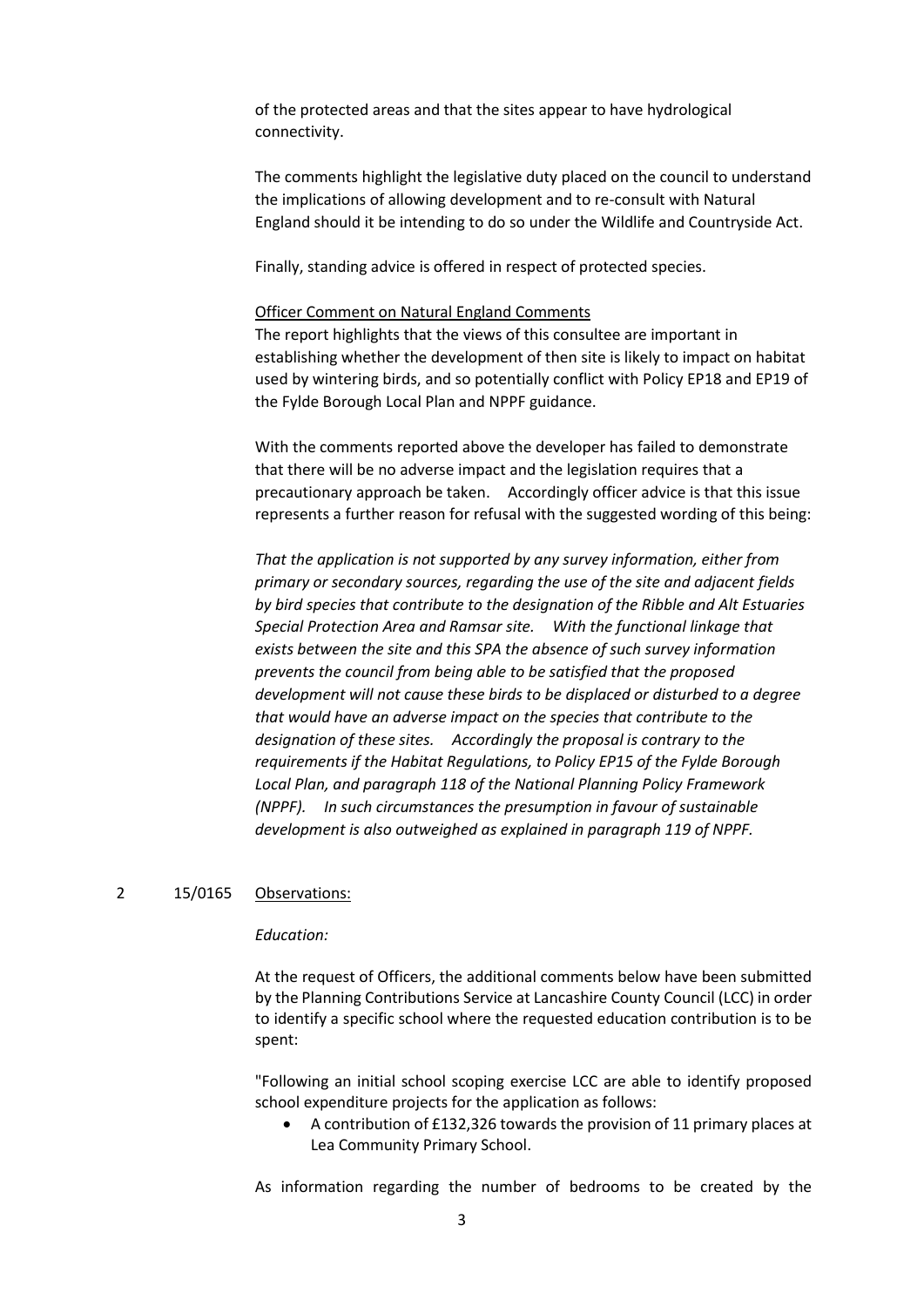development is not available at this time, a reassessment of this figure will be required at reserved matters stage. A formula should be included in any S106 agreement to address this.

The Lea Community Primary School presently has 1 sealed Section 106 pooled against it. It is requested that the following caveats are included in any S106 agreement:

Please note that whilst the County Council have confirmed its intention to deliver additional places at the above identified schools to address the impact of the developments it should be noted that this would be subject to the following:

- willingness of school governing body to expand
- suitability of site
- planning permission & compliance with Section 77 of the Schools Standards and Framework Act 1998 and Schedule 1 to the Academies Act 2010.
- consultation with local schools and the community
- parental preference at the time that the places are required
- school standards at the time that the places are required
- availability of other funding streams

Should the education contributions from the application not be spent on the project named above, the County Council will return the entire sum to the owner. Furthermore, the County Council will ensure that sufficient local school places are provided to address the impact of the developments at no cost to the owner".

## *Highways:*

The comments below have been submitted by the County Highway Authority following the publication of the agenda:

- The proposed access to the development is via a new junction onto Ash Lane. Ash Lane is an unclassified road linking Lodge Lane with Darkinson Lane. At its westerly end there is residential development fronting its northerly side, this abuts the development site. From its junction with Lodge Lane the road is lit by a system of street lighting and subject to a 20mph speed limit for its first 180m (current limits of residential development), followed by an unlit 30mph speed limit for the next 120m (the majority of the development site frontage) and an unlit national speed limit (60mph) for the remainder of its length.
- To the east of the existing residential developments Ash Lane is very lightly trafficked. Traffic count data shows around 50 two-way daily movements. The developer has used the TRICS database to estimate the number of traffic movements from the proposed development. It is estimated that 18/19 vehicle movements will occur in the peak hours. This is considered a reasonable estimate and this level of traffic raises no specific highway concerns.
- The developer has produced access plans which show a sightline of 2.4m x 45m. This is considered acceptable given the existing local highway conditions. The form of the access is a simple priority junction, again this is considered acceptable.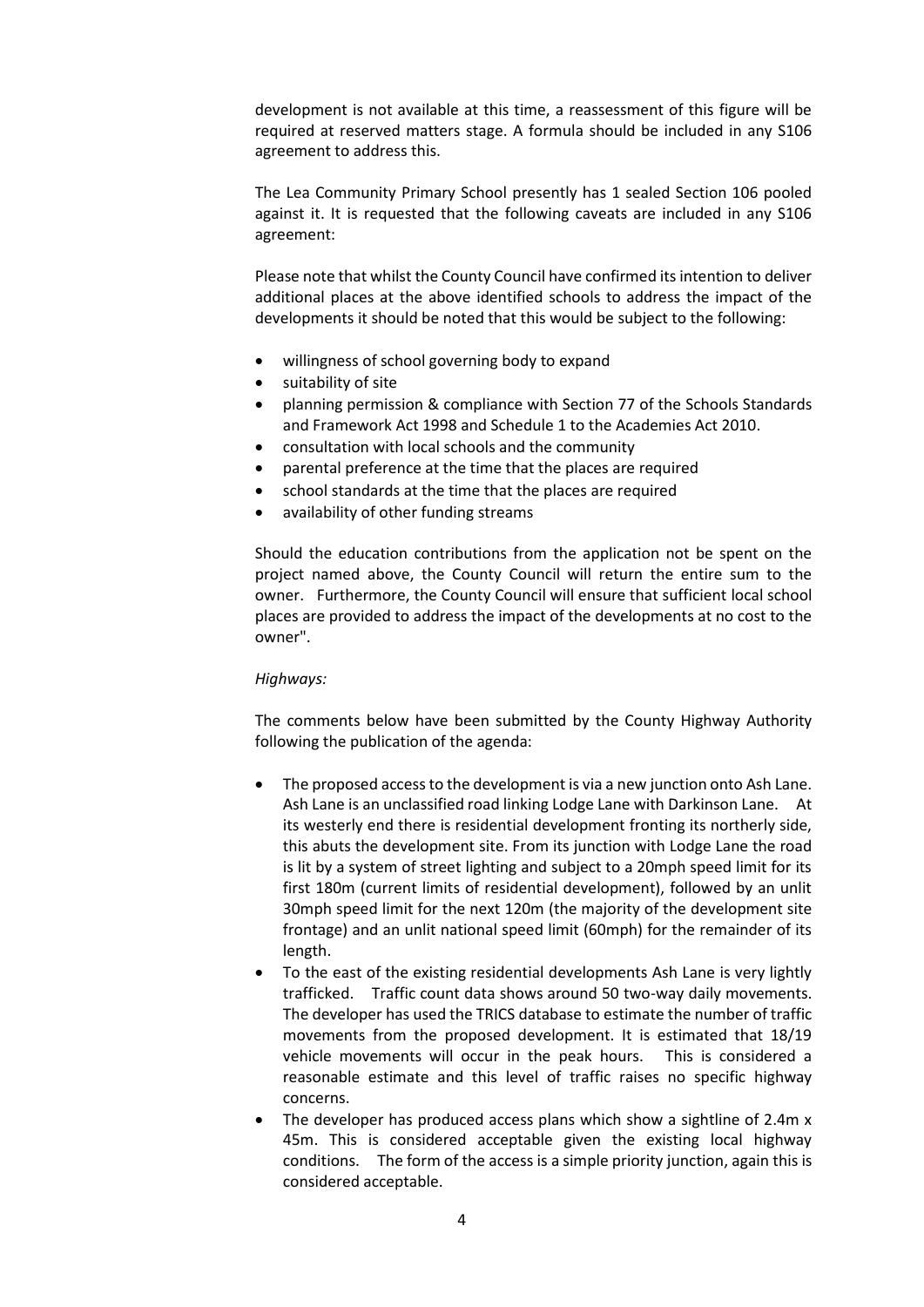- Clifton is served by service 61 (Blackpool Preston) which provides an hourly service. The nearest bus stops to the site are located on Preston Old Road within the village and are nearly 500m from the centre of the development site. This is beyond the accepted walk distance of 300m (IHT guidelines) and the preferred maximum of 400m.
- Access to the site by rail is limited and local schools, employment opportunities and health facilities are not within a comfortable walking distance of the site. Clifton does, however, have a Post Office/newsagent/general store. The application proposes to widen the carriageway of Ash Lane and provide a footway between Rowan Close and the site access in order to afford greater connectivity with the remainder of the village.
- The limited level of facilities, shops, schools and employment in the village means that travel from the development will be predominately car borne. Therefore, it is reasonable to expect the development to deliver improvements that will encourage walking, cycling and use of public transport. Accordingly, the following off-site highway improvements should be delivered as part of the scheme:
	- 1. Ash Lane widening to 5.5m between Rowan Close and the development site access.
	- 2. Provision of street lighting on Ash Lane between Rowan Close and the development site access.
	- 3. Provision of footway (minimum 1.8m wide) between Rowan Close and the development site access.
	- 4. Upgrading the existing bus stops on Preston Old Road (one in each direction nearest the site) with raised boarder, together with associated road markings and signs.
- If the development is permitted, it is unlikely that it would place an unacceptable burden on public transport to necessitate an increase in the frequency of services, nor would it have an unacceptable impact on highway safety or capacity. Conditions should be attached to any permission granted requiring: (i) the provision of a minimum 2.4m x 45m visibility splay at the junction of the site access with Ash Lane (to be kept free of obstructions); (ii) the provision of wheel washing facilities during the construction phase; (iii) A scheme for the construction of the site access and delivery of the four offsite highway improvement works outlined above (to be implemented before any of the dwellings are first occupied).

# Officer recommendations:

# *Education:*

That the third bullet point to the Committee resolution which relates to contributions to be secured towards education through planning obligation be amended to read as follows:

 "A commuted sum payment to the County Council for the provision of 11 Primary School places at Lea Community Primary School in accordance with Fylde Borough Local Plan policy CF2 and the National Planning Policy Framework".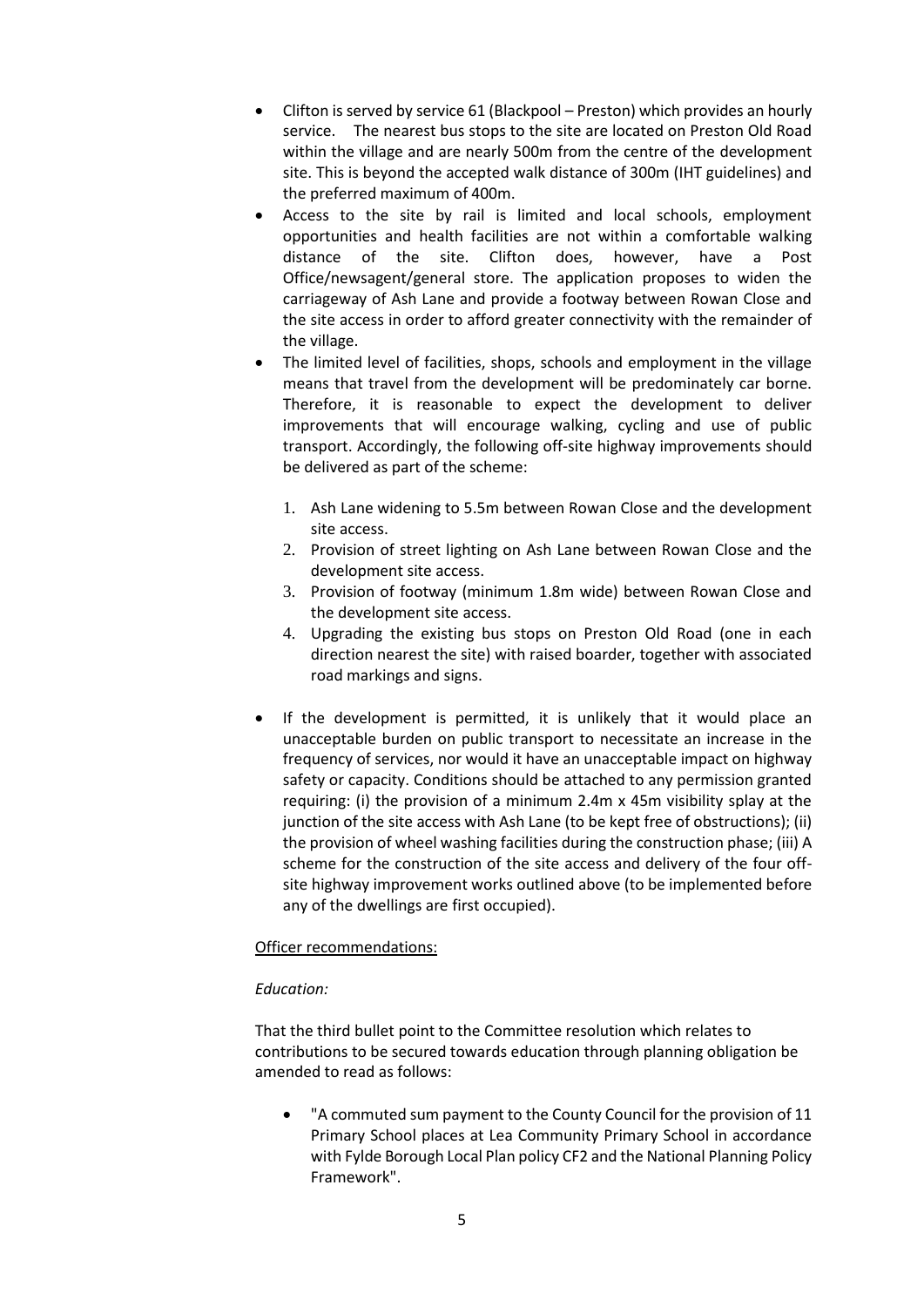## *Highways:*

That recommended conditions 7 and 8 be amended to incorporate the comments of the Highway Officer as follows:

7. Notwithstanding the requirements of condition 3 of this permission, no above ground works shall take place until a scheme for the design, construction and drainage of the site access (the position of which is shown on drawing no. 8321-P21) has been submitted to and approved in writing by the Local Planning Authority. The scheme shall make provision for a minimum visibility splay of 2.4 metres x 45 metres in both directions at the junction of the site access with Ash Lane. The site access shall be constructed in full accordance with the duly approved scheme and made available for use before any of the dwellings hereby approved are first occupied. Notwithstanding the provisions of the Town and Country Planning (General Permitted Development)(England) Order 2015 (or any equivalent order following the revocation or re-enactment thereof) the visibility splay shall thereafter be kept free of any obstructions (including buildings, walls, fences, hedges, trees, shrubs or any other obstruction).

Reason: To ensure safe and convenient access to the site for vehicular traffic and to achieve a satisfactory standard of engineering works in accordance with the requirements of Fylde Borough Local Plan policy HL2 and the National Planning Policy Framework.

8. No above ground works shall take place until a scheme showing details of the siting, layout, design, construction and drainage for the following highway improvement works has been submitted to and approved in writing by the Local Planning Authority:

- (i) The widening of the carriageway of Ash Lane to 5.5 metres along its northern flank between Rowan Close and the site access (the extent of which is shown on drawing no. 8321-P21 and the plan titled 'Proposed Off-Site Highway Improvements' appended to the Transport Statement by VTC dated 5<sup>th</sup> January 2015).
- (ii) The provision of a minimum 1.8 metre wide footway alongside the widened section of carriageway detailed in (i) (the extent of which is shown on drawing no. 8321-P21 and the plan titled 'Proposed Off-Site Highway Improvements' appended to the Transport Statement by VTC dated 5<sup>th</sup> January 2015).
- (iii) The provision of street lighting on Ash Lane between Rowan Close and the site access.
- (iv) The upgrading of two existing bus stops on Preston Old Road located at/adjacent to the junctions with Lodge Lane (eastbound) and Silver Street (westbound) to include provisions for raised boarders, together with associated road markings and signs.

The highway improvement works in the duly approved scheme shall be implemented and made available for use before any of the dwellings hereby approved are first occupied.

Reason: To secure improvements to the highway and public transport network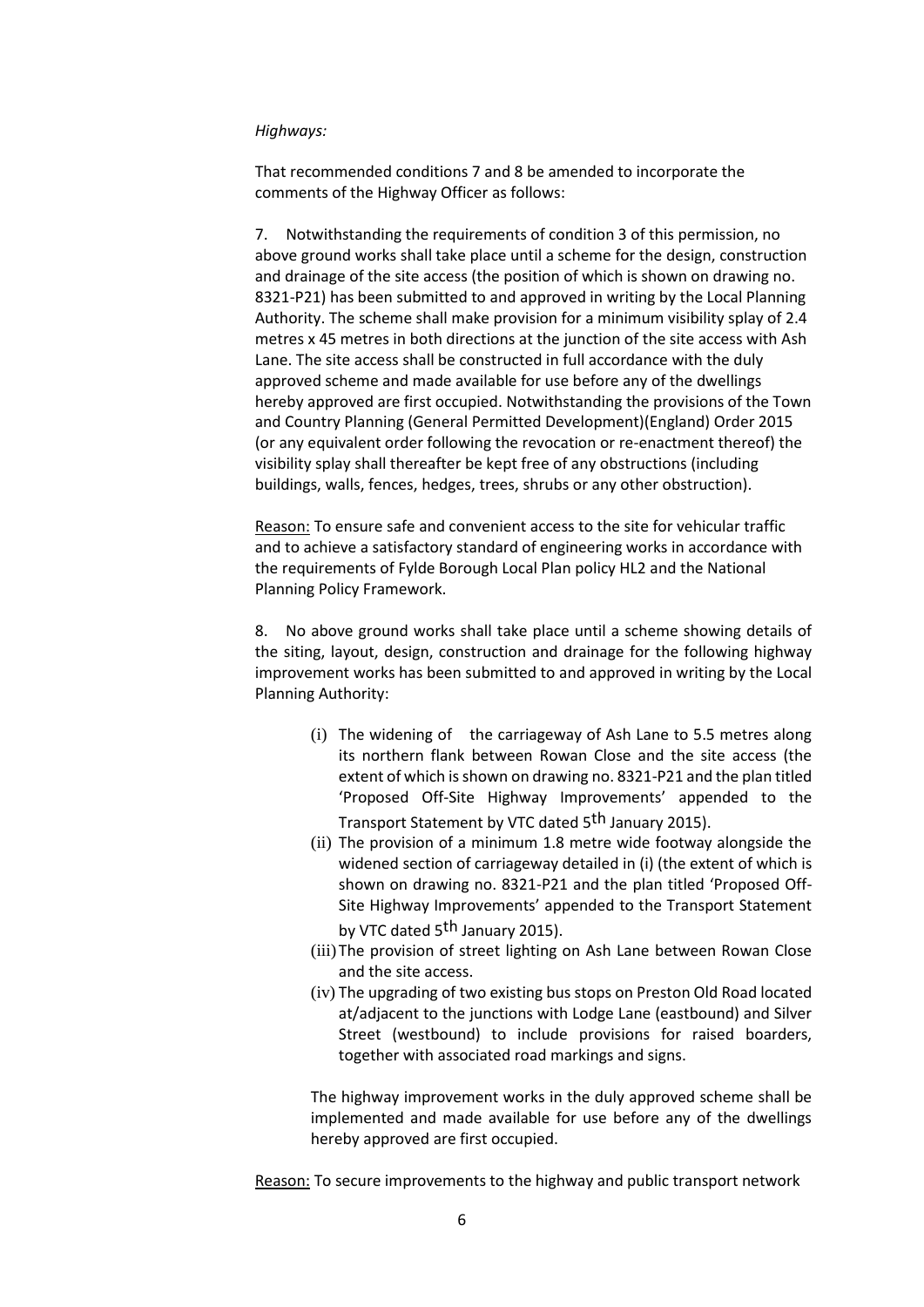in order to ensure safe and convenient access and circulation for pedestrian and vehicle traffic and to prevent obstruction of the highway in the interests of road safety, and to promote modal shift and increased use of public transport in accordance with the requirements of Fylde Borough Local Plan policies HL2 and TR1, and the National Planning Policy Framework.

### 6 15/0450 Observations:

The comments below have been submitted by The County Highway Authority following the publication of the agenda:

*"This is an outline application with means of access a detailed matter. The means of access is acceptable. I can therefore confirm that there are no highway objections to the application.*

*The indicative layout of the site raises no significant issues and I would ask that the developer take note of Manual for Streets and Creating Civilised Streets when submitting any reserved matters application*."

### Officer recommendations:

The above observations are for the Committee's information only and to confirm that County Highway Engineers have raised no objections to the scheme.

# 7 15/0458 Additional Neighbour Comments – Langtons Farm The planning consultant acting for the neighbour at Langtons Farm has sent the following comments:

*"Our client feels that the Committee Report fails to adequately describe the nature of the equestrian uses at Langtons Farm and that the reference to this being a hobby could result in the Committee failing to fully appreciate the potential implications of the proposed development.*

*The Wallaces' 15 year old daughter Grace is pursuing a career in show jumping and is already placed 53 in the British Showjumping Silver League, is ranked as the 5th best under 16 in the UK and has been selected for the Riding Development Pathway, a scheme that develops promising riders for future top flight competitions. Grace competes in affiliated show jumping competitions across the Country, ostensibly against adults and professionals, winning significant prize money. Indeed in the recent British Show Jumping National Championships at Stoneleigh Horse Show, Warwickshire she finished 5th, behind 4 full international adult professional show jumpers.*

Langtons Farm is not a generic equestrian facility. It comprises purpose built *bespoke stables and an international standard floodlit arena specifically designed for competition horses and to enable Grace to train at a high standard on a daily basis, to continue in her progression towards becoming a professional horse jumper. Grace trains on a daily basis at and competes on very expensive high performance competition horses which have been bred from proven show jumping lines and are very expensive to buy and maintain. Indeed 3 of the 4 competition horses kept at Langtons Farm are valued in the region of £75,000. Grace also now jumps as high as 1m 30cm, i.e. towards the higher limit set by*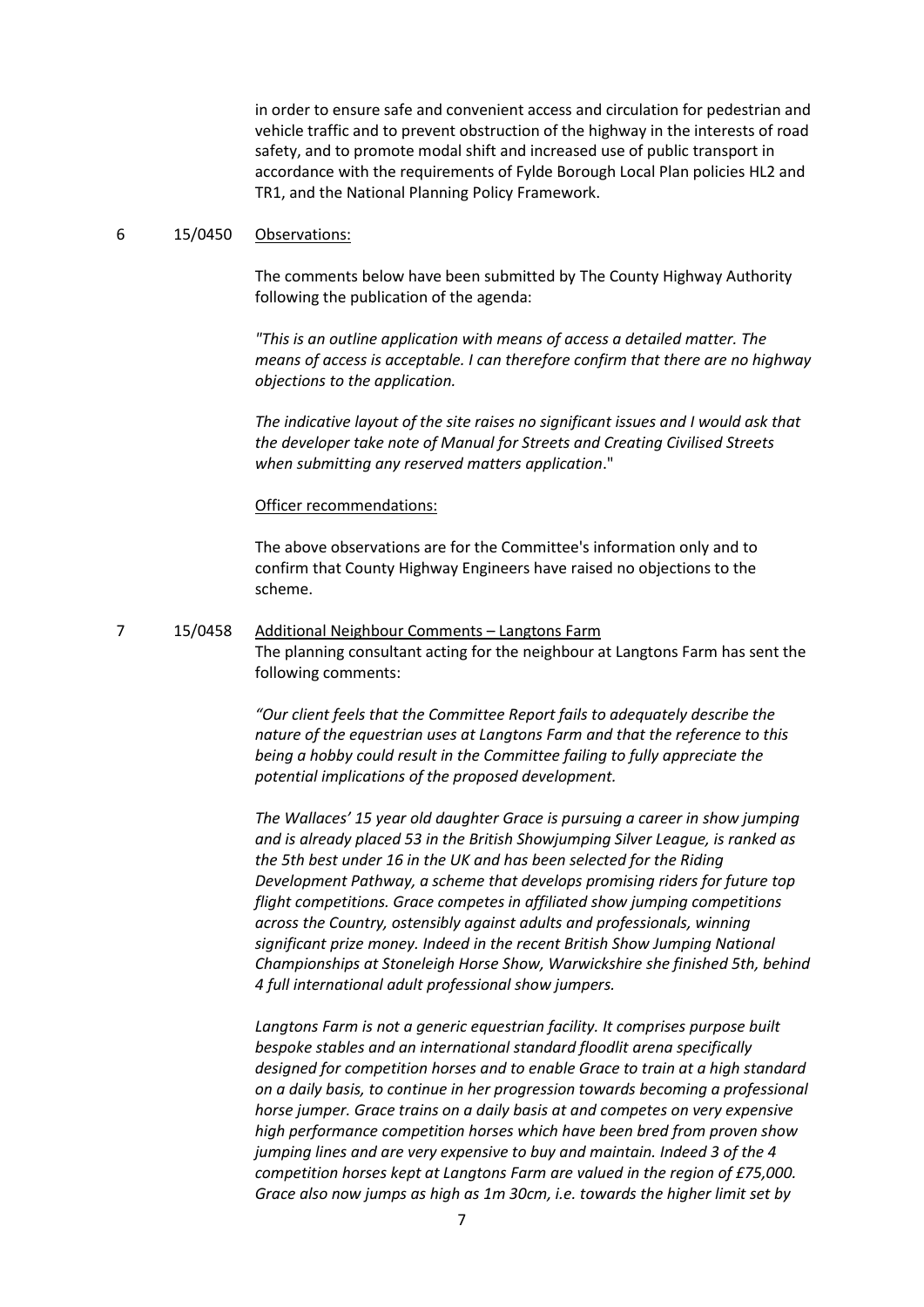*the British Showjumping Association, and as a consequence the nature of a fall from these highly strung temperamental animals, for example if the horse were to be spooked during a practice session or if it were to kick or run whilst being handled, generates a risk of serious or fatal injury.* 

*As shown on the applicant's submitted concept plan, the stables and grazing land are located immediately adjacent the boundary of the development site and the arena is also located in very close proximity to the proposed development. The potential impact on the equestrian activities from the development, in terms of security, the horses' welfare and the safety of Grace when riding / handling the horses, is therefore significant. This has been clearly set out in the submitted reports.* 

*Given the potential impacts involved, it is considered that the proposed conditions fail to adequately ensure that the eventual reserved matters scheme will include sufficient mitigation measures to limit these detrimental impacts."*

He then suggests amendments to the conditions relating to the compliance with the illustrative layout, the securing of boundary treatment details, modification of the Construction Method Statement, and an amendment to the landscaping of the site.

### Officer response to Langtons Farm Comments

The comments are included so that the Committee can clearly understand the specific concerns of this neighbour and their particular circumstances.

The condition variation requests that relate to the provision of an 'exclusion zone' to the rear of the stables during construction, and the landscaping of part of that area are not considered to be unreasonable and should be incorporated into the decision.

With respect to the layout of the site the comments request that a 'buffer zone' of approximately 30m is established to the rear of the stables with this not used for play equipment, dwellings or their curtilages. The reasoning for this is understood and would assist in minimising potential disturbance. This has been discussed with the applicant's agent who has supplied a revised version of the 'Initial Concept Block Plan' that indicates that this area is not to contain dwellings or their curtilages, and will provide this protection.

### Resident Group Comments

They write to advise that the figure quoted on p176 of the agenda for the houses approved in the village is incorrect as the 129 should actually be 139 if all the dwellings approved are counted, and that this is a 39% increase over the figure quoted as the maximum that was sustainable for the village in determining the appeals in 2014.

They then suggest this number could be increased further to 169 by reducing the house sizes and increasing numbers at reserved matters stage.

#### Officer Response to Resident Group Comments

The figure would be increased to the 139 quoted by the resident group by including every house approved since the chosen start date. However the sentence before the table explains it is to list the major residential schemes,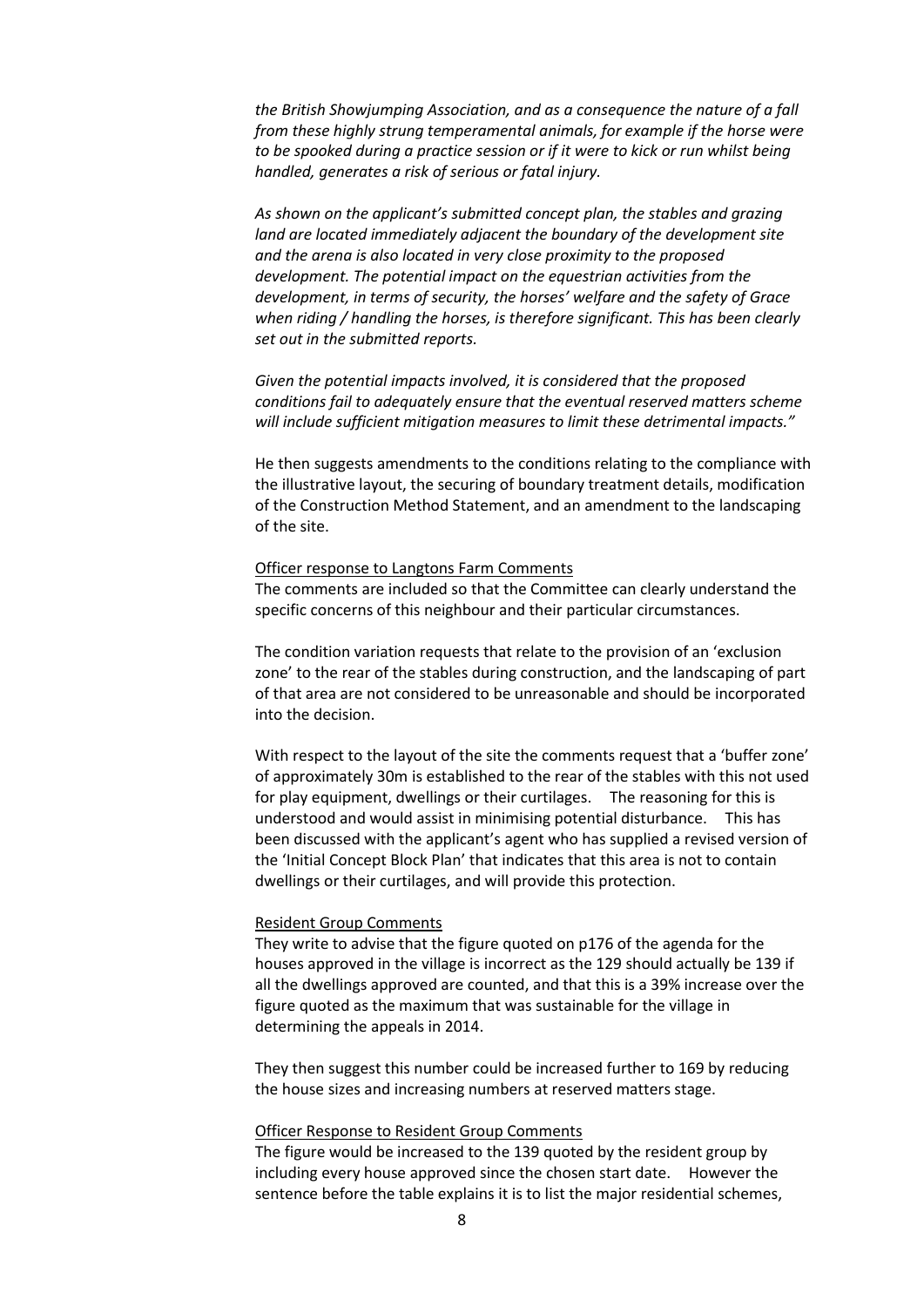and so it is accurate in doing so.

It would not be possible to increase the numbers of dwellings at reserved matters stage as is suggested as any outline planning permission would dictate the upper limit approved by that permission.

#### Additional Neighbour Comments

A further letter has been received from a neighbour to the site. This states their objection to the proposal on the basis that they do not believe the application to be sustainable, that the site is not well related to services, that the access arrangements are inappropriate, that the site is in the area of separation in the emerging local plan, that the development adds further to the imbalance in the village's housing stock, that the scheme will involve the loss of greenfield agricultural land, and that the development is opposed by a large majority of the local community.

#### Officer Response to Neighbour Comments

No further comments are required as these matters have been raised by others and comments on them are provided in the agenda report.

#### Local Education Authority Comments

The report on the agenda papers explains that the consultation response from this consultee was outstanding and then makes an assumption that the situation would be as it was in respect of the original application for 49 dwellings. That response has now been received and confirms that there is a shortfall in secondary school capacity to meet the needs of the anticipated number of children from this development, but that there would be capacity for primary school places. However, this primary school position is caveated with a statement that there would be shortfall if other applications that are currently awaiting a decision are approved and those decisions do not account for the shortfall that they would contribute to. These applications include major developments at Kirkham and in Warton.

The secondary school request is for 7 places = £126,885 whilst the possible primary school request is for 19 places =  $£228,563$  and so is a possible total request of £355,448. This reflects the figures quoted in the agenda report.

#### Officer Response to LEA Comments

The position quoted in this response is similar to that in the agenda report albeit there is a possibility that primary education requirements could be met. The figures quoted are consistent and the mechanism to secure them remains a s106 agreement to be completed prior to the issuing of the decision.

To reflect the possibility that primary school education contributions may not be required it is suggested that the recommendation in the agenda paper is revised (third bullet point of s106 agreement terms to state :

"*a financial contribution of £228, 563 towards primary school places and £126,885 towards secondary school places should those contributions be required to address actual identified shortfalls at the time of the decision (or other such sum calculated at a later date based on the actual bedroom numbers within the development)"*